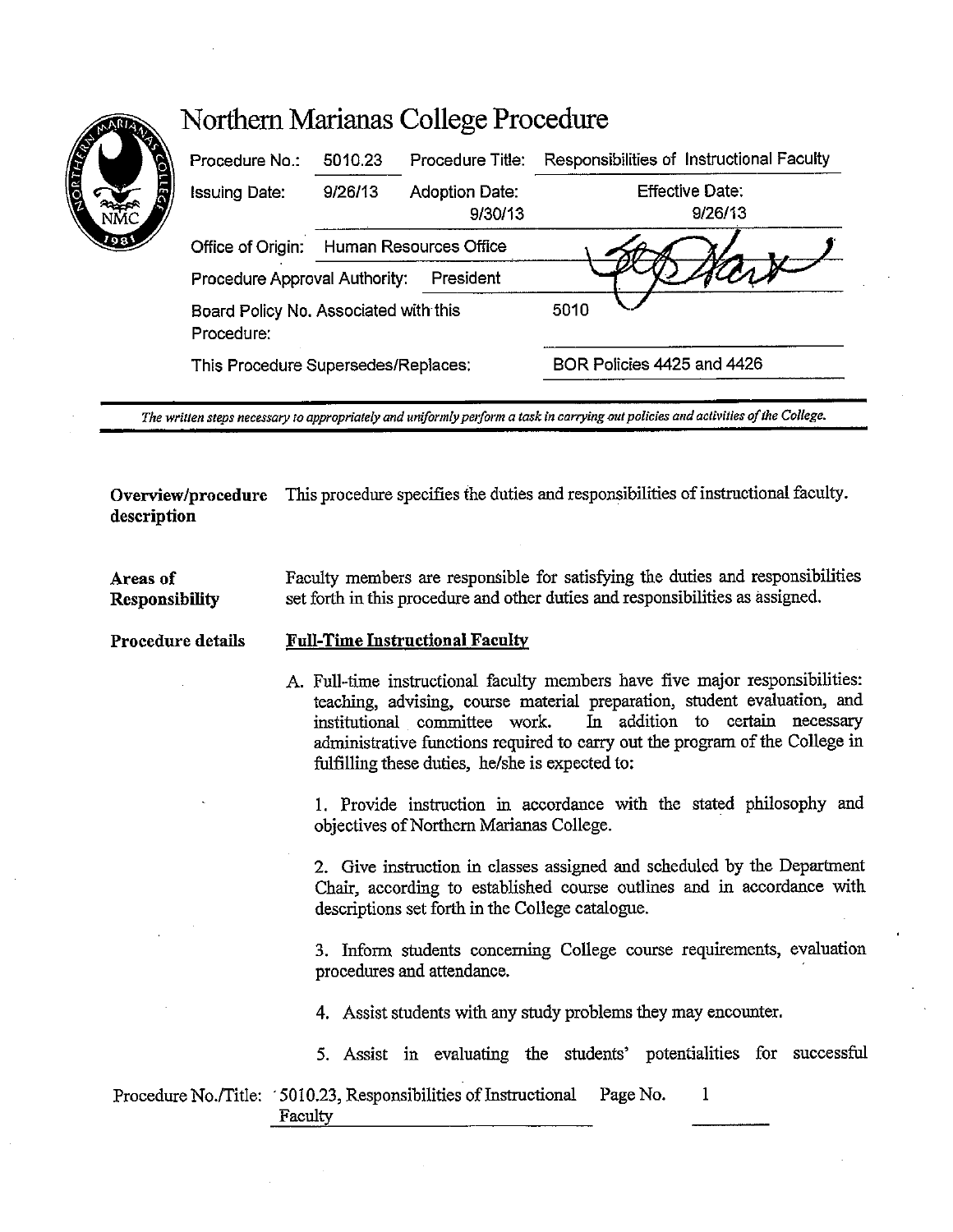achievement in fields familiar to the instructor, especially those in his/her occupational and vocational areas.

6. As appropriate provide to student information on career goals and opportunities in fields familiar to the instructor, especially those in his/her occupational and vocational areas.

7. Participate in the College's student advising system as assigned by the Dean or Department Chair.

8. Maintain accurate student attendance and scholastic records, and submit required reports according to published deadlines.

9. Post and maintain regular daily office hours for student consultations.

10. Perform specifically assigned duties during registration.

11. As assigned by the Dean, act as advisor to college-recognized clubs or groups; this shall include active participation in at least two councils, committees or task forces.

12. Share in the responsibility for curriculum review development.

13. Engage in learning, research, and professional development activities necessary to remain relevant and current in his/her field of instruction with a view towards continuous quality improvement.

14. Perform such other duties and responsibilities as assigned.

- B. Instructors are in an excellent position to help students with their academic and personal adjustments and should exercise every opportunity to do so. This may include advising about career opportunities, follow-up on students known to need additional guidance, or referral to other advisor, counselors, or outside persons who might assist.
- C. As a member of the academic community, the instructor is expected to cooperate with others in the College to carryout instructional procedures agreed upon, to recommend textbooks to the Department Chairperson, and to present to his/her suggestions for improvement of the College.
- D. The instructor is accountable to his/her Chairperson for the use and distribution of his/her time in each of the aforementioned areas. Modification of the normal teaching load will be dependent upon the number of contact hours of instruction, the number of student contact hours, the number of preparations, and the nature of the course being taught.

| Procedure No./Title: 5010.23, Responsibilities of Instructional | Page No. |  |
|-----------------------------------------------------------------|----------|--|
| Faculty                                                         |          |  |